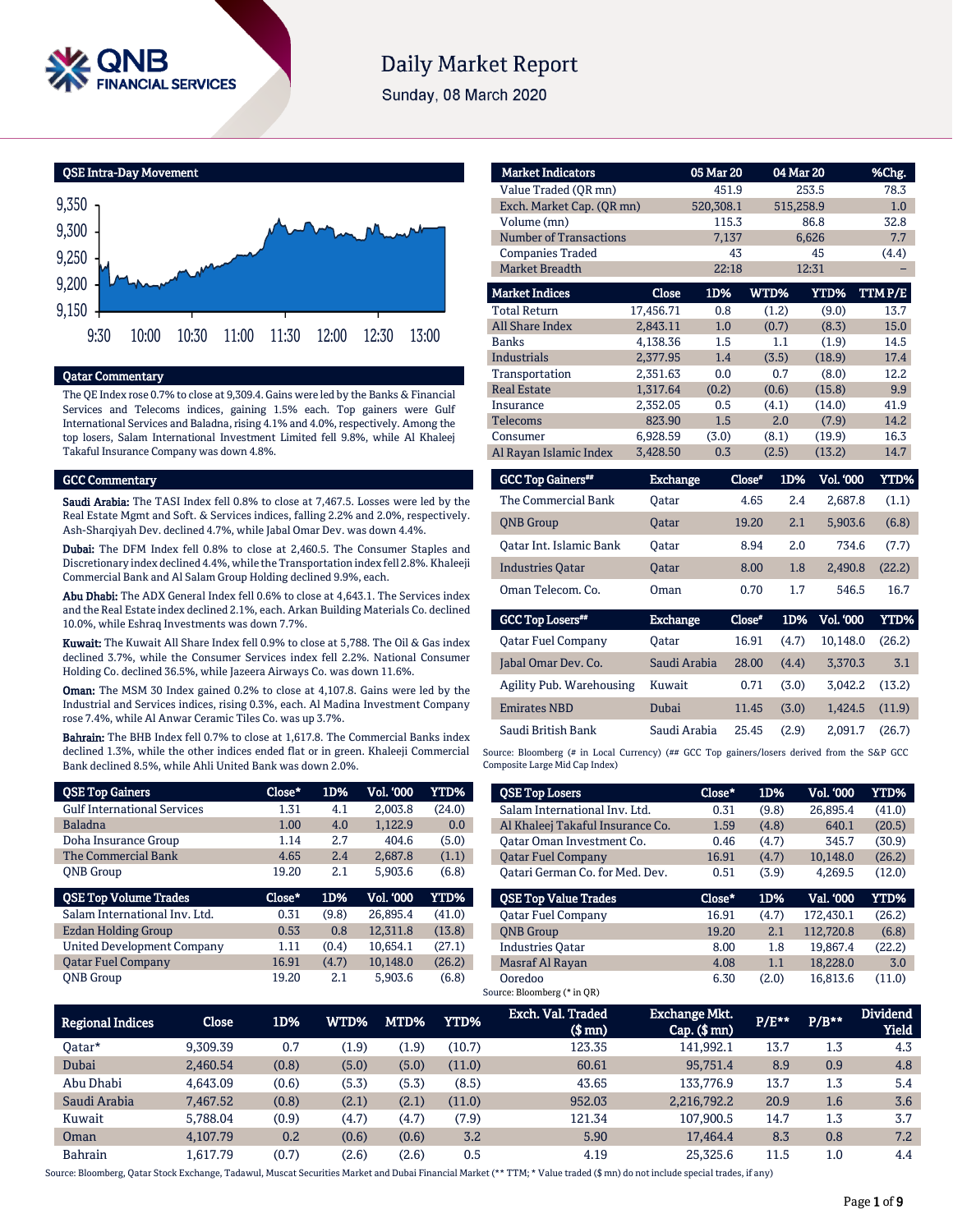# Qatar Market Commentary

- The QE Index rose 0.7% to close at 9,309.4. The Banks & Financial Services and Telecoms indices led the gains. The index rose on the back of buying support from non-Qatari shareholders despite selling pressure from Qatari and GCC shareholders.
- Gulf International Services and Baladna were the top gainers, rising 4.1% and 4.0%, respectively. Among the top losers, Salam International Investment Limited fell 9.8%, while Al Khaleej Takaful Insurance Company was down 4.8%.
- Volume of shares traded on Thursday rose by 32.8% to 115.3mn from 86.8mn on Wednesday. Further, as compared to the 30-day moving average of 86.4mn, volume for the day was 33.4% higher. Salam International Investment Limited and Ezdan Holding Group were the most active stocks, contributing 23.3% and 10.7% to the total volume, respectively.

| <b>Overall Activity</b>    | Buy %* | Sell %* | Net (QR)          |
|----------------------------|--------|---------|-------------------|
| Oatari Individuals         | 26.62% | 53.40%  | (121,035,163.09)  |
| <b>Oatari Institutions</b> | 32.52% | 13.93%  | 84,034,428.69     |
| Oatari                     | 59.14% | 67.33%  | (37,000,734.40)   |
| <b>GCC</b> Individuals     | 0.95%  | 1.01%   | (287, 804.04)     |
| <b>GCC</b> Institutions    | 1.72%  | 14.67%  | (58, 545, 951.83) |
| <b>GCC</b>                 | 2.67%  | 15.68%  | (58, 833, 755.88) |
| Non-Qatari Individuals     | 8.05%  | 7.71%   | 1.544.504.01      |
| Non-Oatari Institutions    | 30.14% | 9.28%   | 94,289,986.27     |
| Non-Qatari                 | 38.19% | 16.99%  | 95.834.490.28     |

Source: Qatar Stock Exchange (\* as a % of traded value)

# Earnings Releases, Global Economic Data and Earnings Calendar

### Earnings Releases

| Company                                                      | Market       | Currency   | Revenue (mn)<br>402019 | % Change<br>YoY | <b>Operating Profit</b><br>$(mn)$ 402019 | % Change<br>YoY          | Net Profit<br>$(mn)$ 402019 | % Change<br>YoY |
|--------------------------------------------------------------|--------------|------------|------------------------|-----------------|------------------------------------------|--------------------------|-----------------------------|-----------------|
| The Company for Coop. Insurance*                             | Saudi Arabia | <b>SR</b>  | 8.375.9                | 9.6%            |                                          | $\overline{\phantom{0}}$ | 101.8                       | $-53.3%$        |
| Yanbu Cement Co.*                                            | Saudi Arabia | <b>SR</b>  | 975.7                  | 27.2%           | $-$                                      | $-$                      | 257.8                       | 182.8%          |
| The Mediterranean and Gulf<br>Insurance and Reinsurance Co.* | Saudi Arabia | <b>SR</b>  | 2.421.3                | 17.0%           |                                          | -                        | 17.7                        | 17.7%           |
| Sharjah Cement and Ind. Dev. Co.*                            | Abu Dhabi    | <b>AED</b> | 567.6                  | $-4.9%$         |                                          | $\overline{\phantom{0}}$ | 12.1                        | $-58.9%$        |
| Al Qudra Holding*                                            | Abu Dhabi    | AED        | 567.1                  | $-41.1%$        | 255.0                                    | $-2.7%$                  | 181.0                       | $-11.0%$        |

Source: Company data, DFM, ADX, MSM, TASI, BHB. (\*Financial for FY2019)

### Global Economic Data

| <b>Date</b> | <b>Market</b> | Source              | Indicator                              | Period | Actual | Consensus | <b>Previous</b> |
|-------------|---------------|---------------------|----------------------------------------|--------|--------|-----------|-----------------|
| 03/05       | <b>US</b>     | Department of Labor | Initial Jobless Claims                 | 29-Feb | 216k   | 215k      | 219k            |
| 03/05       | <b>US</b>     | Department of Labor | <b>Continuing Claims</b>               | 22-Feb | 1.729k | 1.738k    | 1,722k          |
| 03/05       | Germanv       | Markit              | <b>Markit Germany Construction PMI</b> | Feb    | 55.8   | -         | 54.9            |

Source: Bloomberg (s.a. = seasonally adjusted; n.s.a. = non-seasonally adjusted; w.d.a. = working day adjusted)

#### Earnings Calendar

| <b>Tickers</b> | <b>Company Name</b>                          | Date of reporting 4Q2019 results | No. of days remaining | <b>Status</b> |
|----------------|----------------------------------------------|----------------------------------|-----------------------|---------------|
| <b>DBIS</b>    | Dlala Brokerage & Investment Holding Company | 8-Mar-20                         |                       | Due           |
| QOIS           | <b>Qatar Oman Investment Company</b>         | $8-Mar-20$                       |                       | Due           |
| <b>OFBO</b>    | Oatar First Bank                             | 10-Mar-20                        |                       | Due           |
| <b>ZHCD</b>    | <b>Zad Holding Company</b>                   | $11-Mar-20$                      |                       | Due           |
| <b>BRES</b>    | Barwa Real Estate Company                    | 11-Mar-20                        |                       | Due           |
| <b>OGMD</b>    | Qatari German Company for Medical Devices    | $11-Mar-20$                      |                       | Due           |

Source: QSE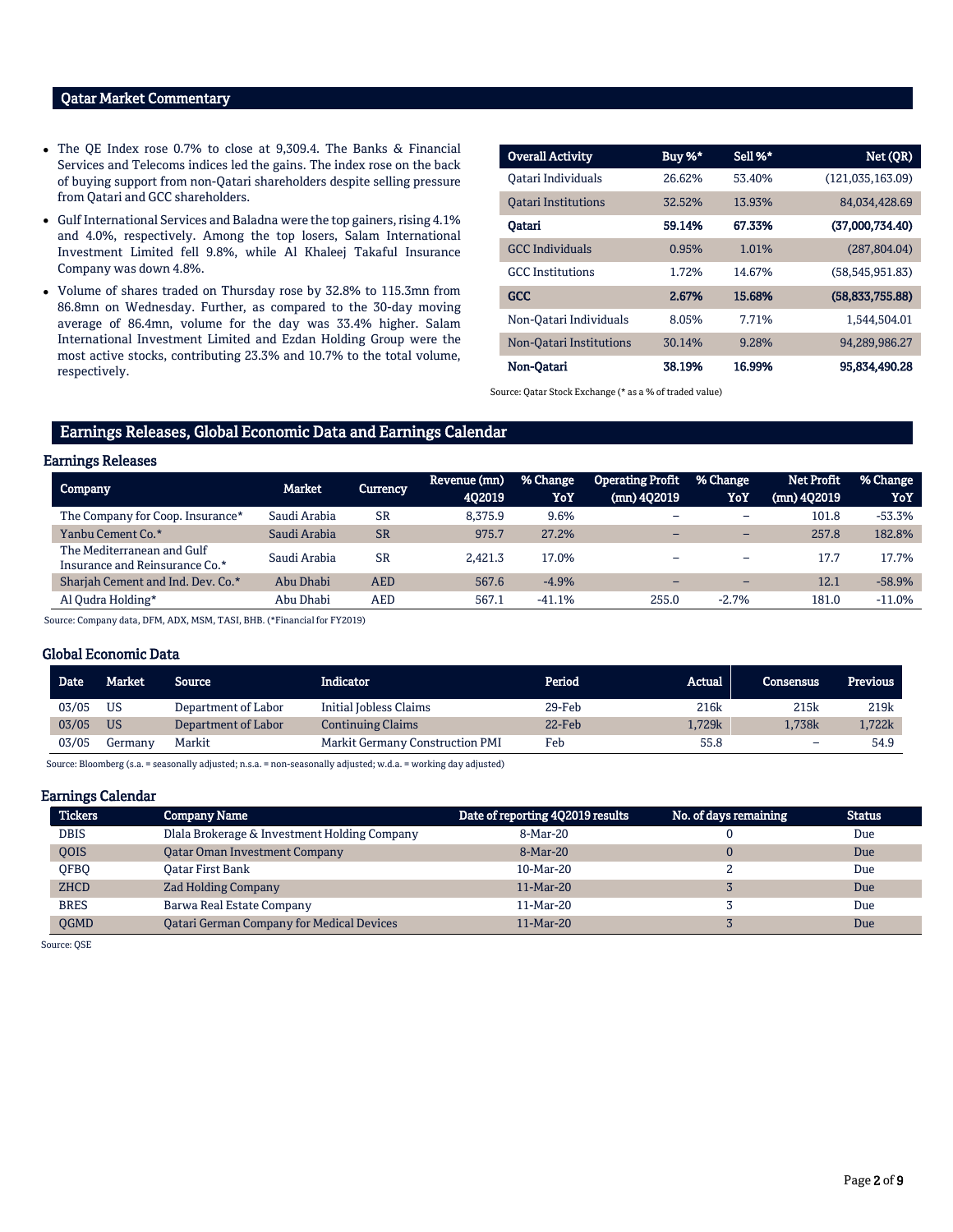## Qatar

- Hamad Al Hedfa appointed as advisor to the Chairman of MRDS – Mazaya Real Estate Development Company (MRDS) announced that the board of directors had appointed Hamad Ali Al Hedfa as advisor to the Chairman instead of his current position as Chief Executive Officer. (QSE)
- ORDS appoints new Chairman and members to the board of directors – Ooredoo (ORDS) announced the appointment of HE Sheikh Faisal bin Thani Al Thani as Chairman of the board of directors of Ooredoo Group, as of March 5, 2020. HE Sheikh Faisal succeeds HE Sheikh Abdulla bin Mohammed bin Saud Al Thani, who had held the position of Chairman of the board of directors of Ooredoo since 2005 and was instrumental in the restructuring and regional expansion of Ooredoo, steering the company's growth from a single-nation telecom operator to a group operating in 10 countries spanning North Africa, the Middle East and Southeast Asia. Ooredoo also announced the appointment of new members in the board, Essa Hilal Al Kuwari and Yousef Mohammed Al Obaidly, replacing HE Ali Shareef Al Emadi and HE Mohammed bin Issa Al Mohannadi effective March 5, 2020. (QSE)
- CBQK to hold its AGM on March 23 The board of directors of The Commercial Bank (CBQK) will hold the Ordinary General Meeting (AGM) on March 23, 2020 to discuss the agenda. In case the quorum of the above meeting is not met, the second meeting shall be held on March 29, 2020. The agenda includes -to approve the Dividend Distribution Policy and the board's recommendation to distribute a cash dividend of 20% of the share's nominal value to shareholders of i.e. QR0.2 for each share held, among others. (QSE)
- CBQK's Turkey unit to increase capital to 2.04bn Liras Alternatifbank, the Turkish unit of the Commercial Bank, currently has a capital of 1.73bn Liras, and will increase the capital to 2.04bn Liras, according to public filing. (Bloomberg)
- QAMC to hold its AGM on March  $8$  Qatar Aluminium Manufacturing Company (QAMC) will hold its Ordinary General Assembly meeting (AGM) on March 8, 2020. QAMC informed its shareholders that QNB Group is the dividend distributor of the company's annual dividends for 2019. (Peninsula Qatar)
- $\bullet$  Milaha expands with acquisition of new floating dock Qatar Navigation (Milaha) will expand its facilities with the acquisition of a new floating dock to support vessels repair and dry docking. The dock is set to arrive at the Mesaieed Shipyard in the coming months and will be fully-operational in the second half of this year. The dock acquisition is part of the major upgrade and modernization plan of the shipyard facilities announced last year and will provide key support to the government and private sector in all its maritime and oil and gas sectors. Milaha Group's President and CEO, Abdulrahman Essa Al-Mannai said, "As per our plan announced in December 2018, Milaha's shipyard is undergoing a major modernization program aiming to ensure future success by building on its past accomplishments and set the standards for a quality and safety oriented solution to the market and to Qatar." (Gulf-Times.com)
- Qatar Petroleum Buys 25% Yara Stake in Qatar Fertiliser for
	- \$1bn Qatar Petroleum announced that it has entered into a binding agreement to acquire Yara's 25% stake in Qatar Fertiliser Company ("QAFCO"). The transaction will mark the conclusion of a successful, long standing partnership. Since its establishment as a joint venture company in 1969, QAFCO has become the world's largest single-site urea producer, representing a significant percentage of the world's traded urea volumes. Prior to this transaction, QAFCO was owned by Industries Qatar with a 75% share and Yara of Norway with a 25% share. Commenting on this acquisition, His Excellency Mr. Saad Sherida Al-Kaabi, the Minister of State for Energy Affairs, the President and CEO of Qatar Petroleum said, "We are delighted to have signed this agreement with Yara which will increase our effective share in QAFCO. This is another example of Qatar Petroleum's successful implementation of its strategy of capacity and capability building and contributing to the robustness and development of the nation's oil and gas industry. I would like to thank Yara for their partnership and sincere efforts in supporting QAFCO over the past half century." The transaction, in which the parties agreed on a purchase price of USD 1 billion for Yara's 25% share in QAFCO, is conditional upon and customary regulatory and closing conditions. As per our discussion with the company, IQCD is not a part in this deal, therefore we don't expect the deal to have any impact on IQCD. (QP Press Release, QNB FS Research)
- Ooredoo partners with Huawei to provide 5G services in five nations – Ooredoo Group and Huawei have announced a strategic partnership to make the Ooredoo Supernet fully 5Genabled with the goal of enhancing people's digital lives across five countries - Kuwait, Oman, Indonesia, Tunisia and Maldives - over the next five years, a statement stated on Saturday. Ooredoo will leverage Huawei's world-leading 5G SingleRAN radio solution with advanced massive MIMO technology, and 5G Cloud Core solution with a convergent platform to achieve a full digital transformation and modernization of its existing mobile networks. The network upgrade will provide customers with the latest 5G technologies and services. 5G services and devices have been launched earlier by Ooredoo in Kuwait in collaboration with Huawei. Currently, Ooredoo is speeding up the delivery of more network stations to be 5G-ready in Kuwait and Oman, which will offer about 100 times faster download speed than 4G networks. In 2020, Ooredoo will launch 5G commercial services in additional countries across the Ooredoo footprint. (Qatar Tribune)
- CEO: Technology enhancement, promotion of fintech key priorities for QIIK – Technology enhancement and promotion of fintech are key priorities for the leading Qatari Islamic bank (QIIK), according to QIIK's CEO, Abdulbasit Ahmad Al-Shaibei. "We are thinking about technology enhancement seriously. This is because we believe technology will enhance the business even as it reduces the costs," Al-Shaibei said in an interview with Gulf Times. He added, "In the last few months we sat with several consultants. We had negotiations with financial technology companies also to take ideas from them. We are exploring ways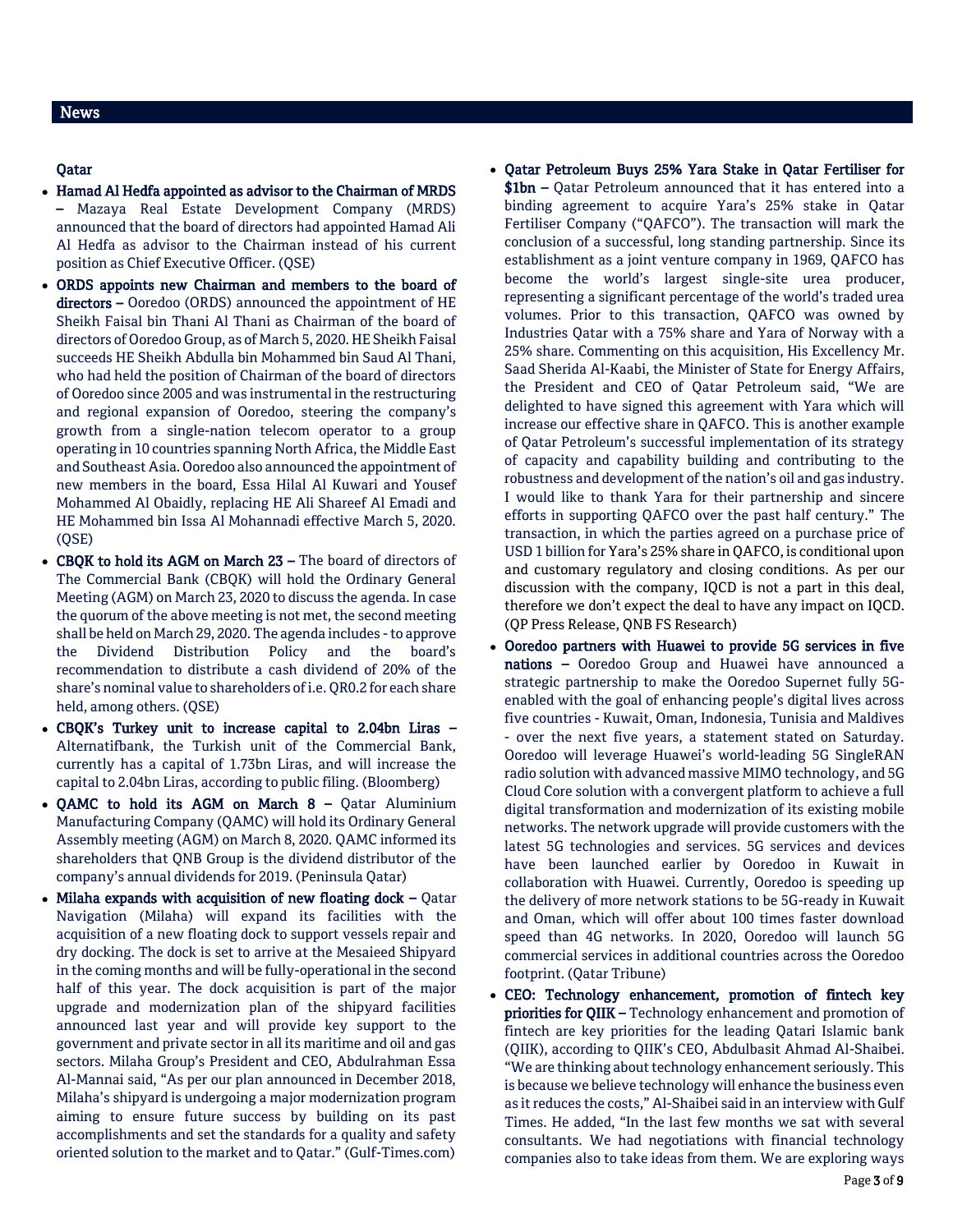to cooperate with them on fintech. Cyber-security is another area where QIIK places a lot of focus. There is no way you can compromise on that." QIIK has invested significantly in alternative and modern digital and electronic channels, which provide significant savings in time for the bank's customers. Customers can now perform various operations and access most of the services through alternative channels such as Internet banking, mobile banking, phone banking and the call center, the CEO said. (Gulf-Times.com)

- Qatar producers price index falls 3.2% YoY in January Qatar's industrial sector saw decline in earnings within hydrocarbons and manufacturing sectors, leading its producers' price index (PPI) shrink 3.2% YoY in January 2020. Qatar's PPI was down 0.8% MoM, according to figures released by the Planning and Statistics Authority (PSA). The mining PPI, which carries the maximum weight of 72.7%, tanked 3.7% on a yearly basis as the index of crude petroleum and natural gas declined 3.7% and that of stone, sand and clay 3% during the review period. The PPI for mining registered a 0.7% dip MoM this January on the back of a 0.7% fall in the price of crude petroleum and natural gas and 2.2% in stone, sand and clay. The manufacturing sector, which has a weight of 26.8% in the PPI basket, witnessed a 1.9% yearly shrinkage in January 2020. The manufacturing sector PPI had seen a monthly 1% fall in January 2020. The utilities group, which has a 0.5% weight in the PPI basket, saw its index expand 6.2% on yearly basis this January as electricity and water prices had risen 5.1% and 7.7% respectively. The index had seen a 2.7% increase MoM in January 2020 with electricity prices and water prices gaining 4.1% and 0.6% respectively. (Gulf-Times.com)
- QCB's international reserves rises to QR200.6bn in February The total international reserves in foreign currency of Qatar Central Bank (QCB) continued to grow for the 25th consecutive month in February, to reach QR200.6bn. A detailed reading of QCB's latest data by Al Byraq Center for Economic and Financial Studies, noted that the official reserves of QCB increased by the end of February by about QR1.6bn to QR147bn, and the total international reserves, including liquidity in foreign currency, rose by QR1.2bn to reach about QR200.6bn. The international reserves increased by QR63.8bn, or 46.6% of what it was two years ago in February 2018, and rose by 11.1% from a year ago. Bashir Al Kahlout, Economic Consultant and Director of Al Byraq Center for Economic and Financial Studies commented that the rise in the official reserves was mainly due to the rise in the bonds and treasury bills by about QR1.1bn to QR81.9bn; and the rise in balances with foreign banks by about QR500mn to QR55.4bn. The value of gold increased by about QR150mn to QR7.88bn, in addition to the stability of special drawing rights deposits with the share of Qatar in the IMF reaching at the level of QR1,882mn. Official reserves consist of four main components, foremost among which are: bonds and foreign treasury bills, deposits and cash balances with foreign banks, central bank holdings of gold, deposits of special drawing rights, and the State of Qatar's share with the International Monetary Fund. In addition to the official reserves, there are other liquid assets in foreign currency. The YoY comparison showed that QCB's international reserves and liquidity in February 2020 increased by 10.8% or about QR19.5bn. The breakdown showed QCB's portfolio of foreign bonds and treasury bills increased by about QR37.5bn or 84.2%. The bank balances with foreign banks

decrease by about QR3.4bn or 5.8%. The bank's gold holdings has increased by about QR1.6bn (25.5%). (Peninsula Qatar)

- Credit to trade and services sectors outpace overall domestic loan growth in January - The year 2020 began on a sound note especially for trade and services as credit to those sectors considerably outpaced the overall domestic loan growth in Doha's commercial banks in January, according to the Qatar Central Bank data. The credit extended by commercial banks to the general trade witnessed a stupendous 62.12% YoY growth to QR146.95bn, which was 15% of the total domestic loans, which otherwise saw a 13.72% growth to QR986.14bn. Of the QR146.95bn credit to trading, as much as QR55.53bn was extended to the commercial agencies, QR39.66bn to nonspecified segments, QR9.16bn to automobiles and spare parts, QR5.98bn to food segment, QR5.69bn to machinery and equipment, QR4.9bn to chemicals and allied products, QR4.2bn to building materials and gypsum and QR4.18bn to petroleum products. The services sector saw a 47.14% yearly growth in credit to QR291.54bn, which was 30% of the total domestic loans in January 2020. The credit to the general services witnessed a 32.26% yearly increase to QR262.07bn, which was almost 90% of the total credit to the services sector. Within the general services, credit to air transport was QR78.45bn, real estate QR58.05bn, others QR27.75bn and hotels QR18.83bn at the end of January 2020. In the case of financial services, it registered an impressive 57.79% growth to QR29.46bn at the end of January this year. The consumption credit grew 8.32% YoY to QR137.19bn, which constituted about 14% of the total domestic credit in January this year. The consumption credit to nationals reported 10.07% yearly increase to QR122.38bn; while those to non-Qataris fell 4.2% to QR14.81bn in the review period. The credit to the industrials sector witnessed a yearly 7.91% expansion to QR17.59bn, which was 2% of the total domestic credit in the period in review. Within the sector, credit to the heavy industry stood at QR10.06bn, followed by natural gas at QR7.92bn, industrial manufacturing at QR5.24bn and oil at QR2.67bn. The credit to the public sector reported 1.78% YoY jump to QR331.39bn, which was about 34% of the total domestic loans in January 2020. (Gulf-Times.com)
- Oxford Economics: Lowest fiscal break-even makes Qatar more resilient to lower oil prices than other producers - Qatar is more resilient to lower oil prices than other producers, thanks to the lowest fiscal break-even (at \$45.4 per barrel in 2020) in the GCC, large financial buffers and greater flexibility over oil output since leaving OPEC in January 2019, Oxford Economics has stated in a new report. According to Oxford Economics, Qatar's crude oil output rose just 0.1% in 2018 and the researcher thinks it declined by 0.2% in 2019. Industrial production fell in 4Q2019 and nominal exports contracted throughout the year. "With external demand risks diminishing, we retain our projection for oil output in 2020 of 615,000barrels per day (bpd), above the levels achieved in 2018 and 2019," Oxford Economics noted. The lifting of the moratorium on North Field gas projects will have a positive impact and the Barzan gas facility should still boost gas output in 2020, it stated. On Qatari lenders, the report noted most local banks have stable ratings and improving outlooks and are well capitalized. But they face high and rising exposure to construction and real estate and a higher foreign funding risk. On the country's balance of payments, it stated while the external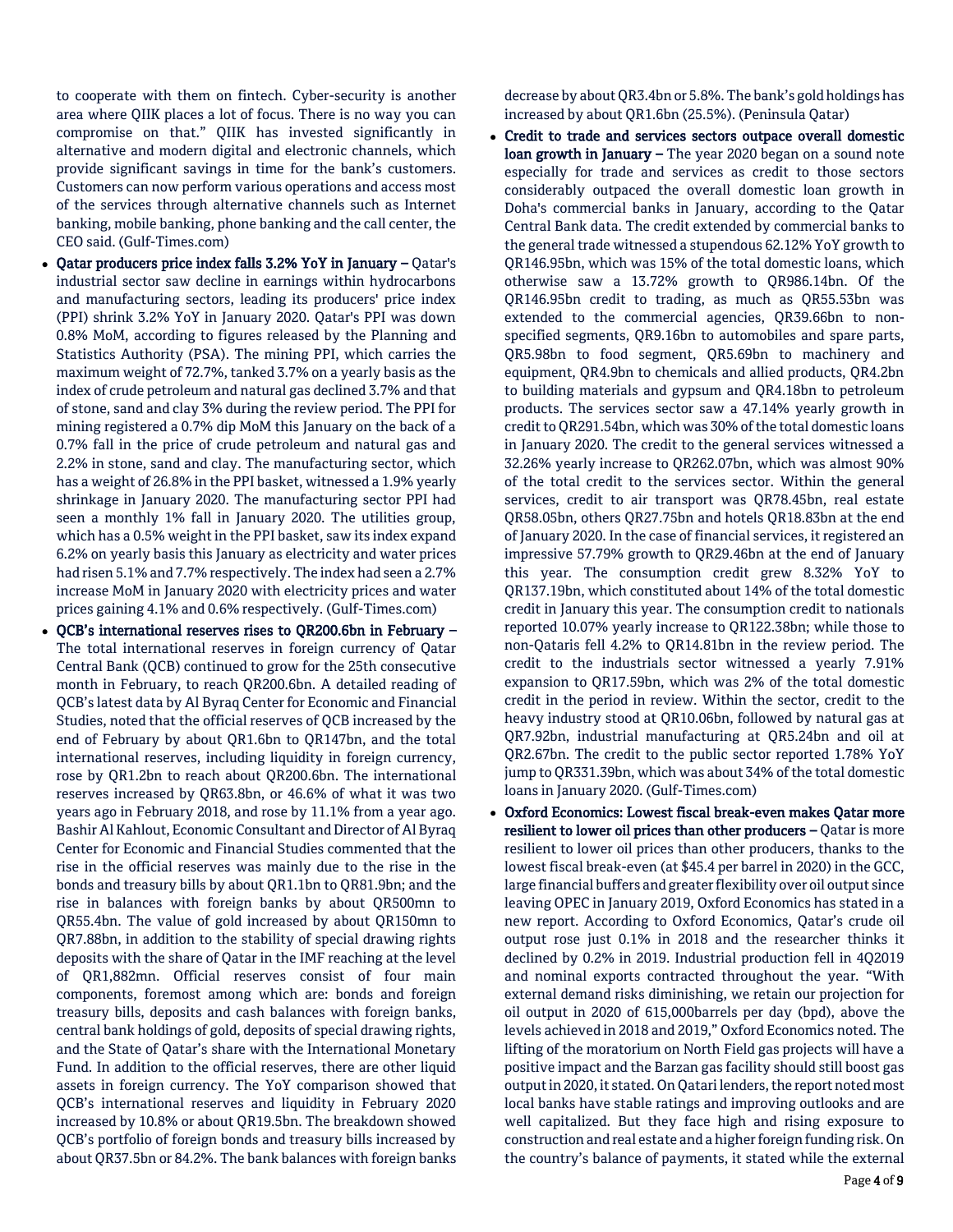debt burden became large due to heavy investment in a relatively short period of time, it then fell markedly as a ratio to GDP, before picking up again since 2015 as the oil price plummeted. (Gulf-Times.com)

 Ezdan: Qatar registers real estate deals worth QR359.7mn during February 23-27 – Around 84 real estate sales with a total value exceeding QR359.7mn were registered across seven municipalities in Qatar between February 23 and 27, Ezdan has stated in a report. Al Rayyan Municipality registered the highest deal in terms of value during the period through the sale of a residential complex in Al Gharaff a spreading over an area of 10,319 square meters, at a price of QR450 per square meters, totaling up to QR50mn. Doha Municipality had seen the second highest deal in terms of value in respect of a residential building in the Old Airport Area, with a value exceeding QR35.1mn, and an area of 4,031 square meters at a price of QR810 per square meters. On the other hand, Al Shamal Municipality witnessed the lowest property sale deal in terms of value for a vacant land lot in Ruwais spanning over an area of 419 square meters at a price of QR137 per square foot, totaling QR620,000. Meanwhile, the real estate price index grew last week on significant property sale deals that exceeded QR50mn, Ezdan noted. Some municipalities saw hefty transactions with a value worth QR30mn, signaling recovery in the real estate market during the week from February 23 to 27. (Gulf-Times.com)

## International

- Moody's: Global recession risks have risen due to coronavirus The coronavirus has increased the risk of a global recession this year, credit rating agency Moody's stated on Friday. As part of a wholesale cut in its forecasts, Moody's stated that advanced economies including the US, Japan, Germany, Italy, France, Britain and Korea could all fall into recession in an adverse scenario. China's GDP growth would fall below 4% even with substantive economic stimulus it added, while South Africa, to which Moody's is important because it provides the country's only remaining investment grade rating, would also struggle to grow. (Reuters)
- S&P: Coronavirus could erase \$211bn from Asia-Pacific economies – A fast spreading coronavirus outbreak could knock \$211bn off the combined economies of the Asia-Pacific, with Japan, Hong Kong, Singapore and Australia among the most exposed, S&P Global Ratings (S&P) stated on Friday. S&P cut its 2020 growth forecast for China to 4.8% from previous estimate of 5.7%. It forecast Australian growth to slow sharply to 1.2% from an already below-trend 2.2% in 2019. Japan would take 0.5 percentage point hit and Korea a 1 percentage point knock. "The balance of risks remains to the downside due to local transmission, including in economies with low reported cases, secondary transmissions in China as people return to work and tighter financial conditions," S&P stated in a report. (Reuters)
- Coronavirus could cut global growth by 0.1% to 0.4%, ADB says – The Asian Development Bank (ADB) stated on Friday the coronavirus outbreak is set to trim economic growth in developing Asia and around the world this year. More than 3,200 people worldwide have died from the respiratory illness that can lead to pneumonia, hurting financial markets and damaging economies. The outbreak could slash global gross domestic product by 0.1 to 0.4%, with financial losses forecast to reach

between \$77bn and \$347bn, the Manila-based lender stated. Economic growth in China and developing Asia, excluding China, could be trimmed by 0.3 to 1.7% and 0.2 to 0.5%, respectively, the ADB stated in an analysis that outlined bestand worst-case scenarios. The ADB stated the coronavirus outbreak could lead to sharp declines in domestic demand, tourism and business travel, trade and production linkages, supply disruptions, hurting growth in developing Asia. (Reuters)

- US factory orders fall more than expected in January New orders for US-made goods fell more than expected in January and could drop further as a worldwide coronavirus outbreak strains supply chains and undercuts the manufacturing sector, which had recently shown signs of stabilizing after a prolonged slump. Factory goods orders decreased 0.5% as an increase in demand for machinery was offset by a decline in transportation equipment, the Commerce Department stated on Thursday. Data for December was revised slightly up to show orders rising 1.9% instead of rebounding 1.8% as previously reported. Economists polled by Reuters had forecasted factory orders would drop 0.1% in January. Factory orders were unchanged on a YoY basis in January. Shipments of manufactured goods fell 0.5% in January and inventories dipped 0.1%. Machinery orders rose 2.1% in January after dropping 1.7% in December. Orders for electrical equipment, appliances and components orders fell 1.1% in January. (Reuters)
- US weekly jobless claims fall; labor market weathering coronavirus for now – The number of Americans filing for unemployment benefits fell last week, suggesting the labor market was on solid footing despite the coronavirus outbreak, which has stoked financial market fears of a recession and prompted an emergency interest rate cut from the Federal Reserve. Initial claims for state unemployment benefits slipped 3,000 to a seasonally adjusted 216,000 for the week ended February 29, the Labor Department stated. Jobless claims are the most timely labor market indicator and are being closely monitored for clues on the coronavirus' impact on the economy. Economists polled by Reuters had forecasted claims would fall to 215,000 in the latest week. The four-week moving average of initial claims, considered a better measure of labor market trends as it irons out week-to-week volatility, rose 3,250 to 213,000 last week. (Reuters)
- US job growth robust before coronavirus outbreak hit shores The US employers maintained a robust pace of hiring in February, giving the economy a strong boost heading into the coronavirus outbreak, which has stoked fears of a recession and prompted an emergency interest rate cut from the Federal Reserve. The Labor Department's closely watched monthly employment report on Friday also showed solid wage growth and the unemployment rate falling back to near a 50-year low of 3.5%. Employers also increased hours for workers last month. Nonfarm payrolls increased by 273,000 jobs last month as unreasonably mild weather continued to boost hiring in weather-sensitive sectors, matching January's tally, which was the largest gain since May 2018. While transportation and warehousing payrolls fell by 4,000 jobs in February, suggesting some early impact from the coronavirus, which was erased by strong gains nearly across all sectors, includes government. The economy created 85,000 more jobs in December and January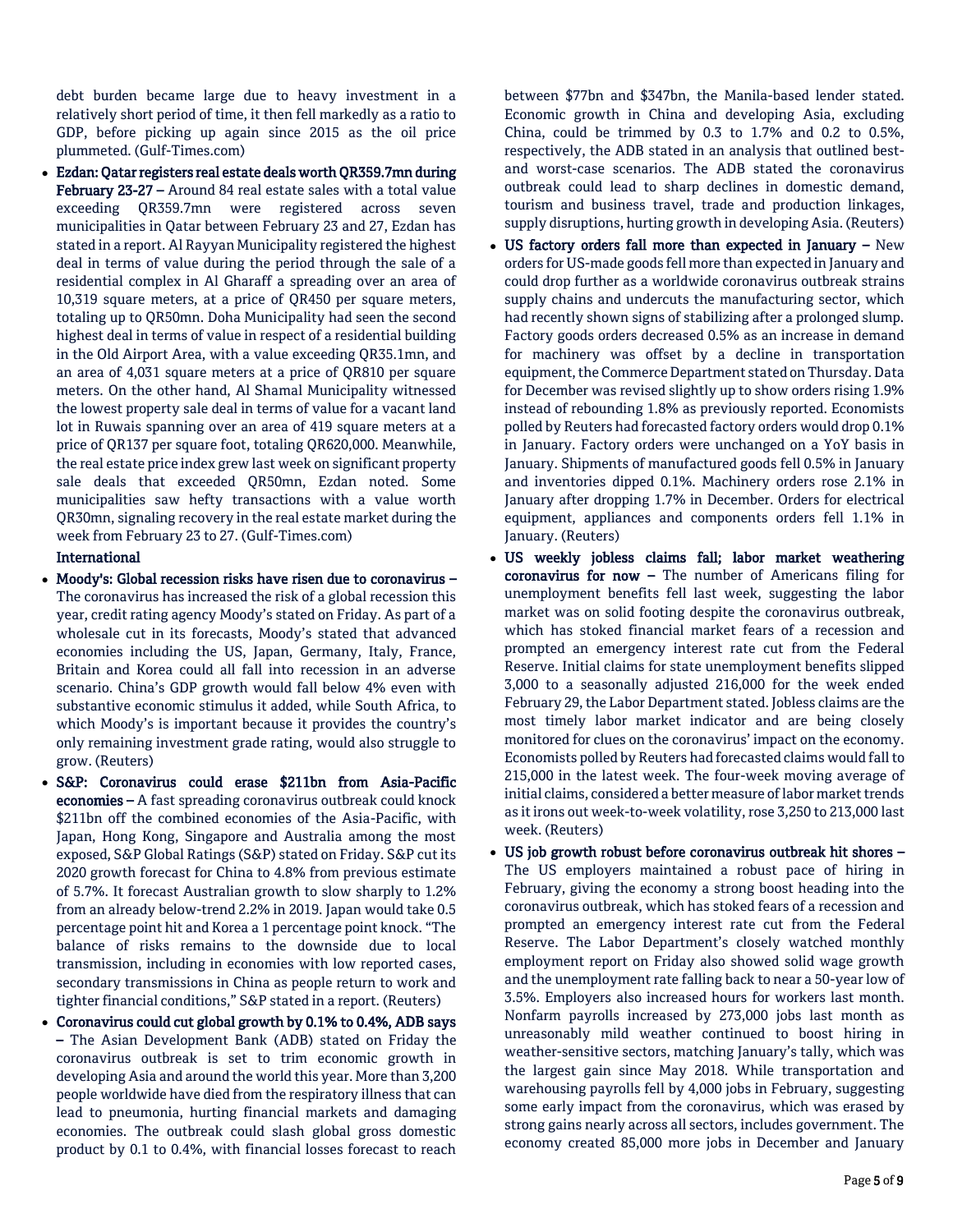than previously reported. Economists polled by Reuters had forecasted payrolls increasing by 175,000 jobs in February. Employment gains averaged 243,000 per month in the last three months. The economy needs to create roughly 100,000 jobs per month to keep up with growth in the working-age population. (Reuters)

- Britain's government spent 4.4bn Pounds on Brexit planning Britain's government has spent at least 4.4bn Pounds (\$5.6bn) of taxpayers' money on preparations to leave the European Union, the public spending watchdog stated on Friday, in the first detailed estimate of the cost of Brexit. The National Audit Office (NAO) stated in a report that most of the money was spent on staff costs, building new infrastructure and paying for external advice. Although some ministries had to supplement their spending from existing budgets, the government overall only spent about 70% of the 6.3bn Pounds allocated to cover the cost of preparations, the report stated. In an indication of the upheaval that Brexit caused within government, the report said no fewer than 22,000 government officials were working on Brexit at the peak when Britain was on the verge of leaving the EU without a divorce deal last October. Overall, 1.9bn Pounds was spent on paying government employees, 1.5bn went on new infrastructure and 288mn Pounds was spent on external advice. (Reuters)
- REC: UK employers' demand for staff accelerates by most since 2013 – British employers' demand for staff accelerated in February, with a job vacancy index seeing the biggest monthly jump in more than six years, a survey of recruiters showed on Friday. The index of demand for staff from the Recruitment and Employment Confederation (REC) and accountants KPMG, which is monitored by the Bank of England, rose to 57.2 in February, its highest since January 2019. The increase in the index from 54.8 in January was the biggest since July 2013. Permanent job placements rose at the fastest rate for 14 months, with northern England seeing the steepest increase and London the only area to report a decline. (Reuters)
- Halifax: UK house prices post fourth month of growth in February – British house prices rose in February for the fourth month running, according to a survey from mortgage lender Halifax on Friday that added to signs of renewed confidence in the housing market. Halifax stated house prices increased 0.3% MoM after a 0.4% rise in January. A Reuters poll of economists had pointed to a 0.2% uptick. In annual terms, house prices rose 2.8% in February, slowing from growth of 4.1% in January due to base effects. (Reuters)
- Reuters poll: European Central Bank seen on hold despite recession risks doubles – The European Central Bank (ECB) will not follow the Federal Reserve in cutting interest rates to soften the economic threat from the coronavirus outbreak, even though the median chances of a Eurozone's recession have doubled in the last month. While a March 3-4 Reuters poll of economists showed around 40% expect a further ECB interest rate cut at some point this year, the results underscored the central bank's limited policy options, given its deposit rate is already at -0.50%. Taken after the Fed stunned financial markets on Tuesday with an emergency 50 basis point rate cut, its biggest since the global financial crisis, the survey concluded the ECB will keep the deposit rate on hold until at least the end of 2022. (Reuters)
- German industry orders surge in Jan by most in five-and-a-half years – German industrial orders surged in January on bumper aerospace and mechanical engineering bookings, the Federal Statistics Office stated on Friday, giving the manufacturing sector a big boost at the start of a quarter marred by the coronavirus. Contracts for 'Made in Germany' goods rose 5.5% from the previous month, the Statistics Office stated. That was the biggest rise since July 2014 and compared with the Reuters consensus forecast for a 1.4% increase. (Reuters)
- Japan's households tighten wallets as coronavirus empties streets – Japanese homes extended their frugal spell for a fourth straight month in January as an earlier sales tax hike and a warmer winter kept wallets shut, adding to headaches for firms as they struggle with the growing hit to business from the coronavirus. The world's third-largest economy is trying to cushion the blow to output and exports from the global health crisis, which threatens to tip it into its first recession in nearly five years. Household spending fell 3.9% in January from a year earlier, government data showed on Friday, largely in line with a median forecast for a 4.0% decline. That marked the longest stretch of contraction since a five-month run to June 2018, a government official stated. The gloomy data suggests households were tightening their purse strings even before the coronavirus forced many retail outlets to close their doors in February and March as shoppers stayed at home. (Reuters)
- Japan's real wages post first rise in four months in January Japan's inflation-adjusted real wages rose for the first time in four months in January, official data showed on Friday, offering a hopeful sign for the economy as risks from the coronavirus crisis overshadow the outlook. Japan's economy is under pressure from the hit to tourism and output amid the coronavirus outbreak, which has emerged as a threat to growth in the current quarter. Real wages, a gauge of household purchasing power, rose 0.7% in January from a year earlier, labor ministry data showed, following a revised 1.1% decline in the previous month. The uptick marked the first rise since September, the data showed. Improvements in wages could boost consumer sentiment and help fuel a domestic demand-led recovery, offsetting the coronavirus outbreak and the government decision to raises taxes nationwide in October. The monthly wage data showed nominal total cash earnings rose 1.5% in the year to January after a revised 0.2% decline in the previous month. (Reuters)
- China's January-February exports tumble, imports down as coronavirus batters trade and business – China's exports contracted sharply in the first two months of the year, and imports declined, as the health crisis triggered by the coronavirus outbreak caused massive disruptions to business operations, global supply chains and economic activity. Overseas shipments fell 17.2% in January-February from the same period a year earlier, customs data showed on Saturday, marking the steepest fall since February 2019. That compared with a 14% drop tipped by a Reuters poll of analysts and a 7.9% gain in December. Imports sank 4% from a year earlier, but were better than market expectations of a 15% drop. They had jumped 16.5% in December, buoyed in part by a preliminary Sino-US trade deal. China ran a trade deficit of \$7.09bn for the period, reversing an expected \$24.6bn surplus in the poll. Factory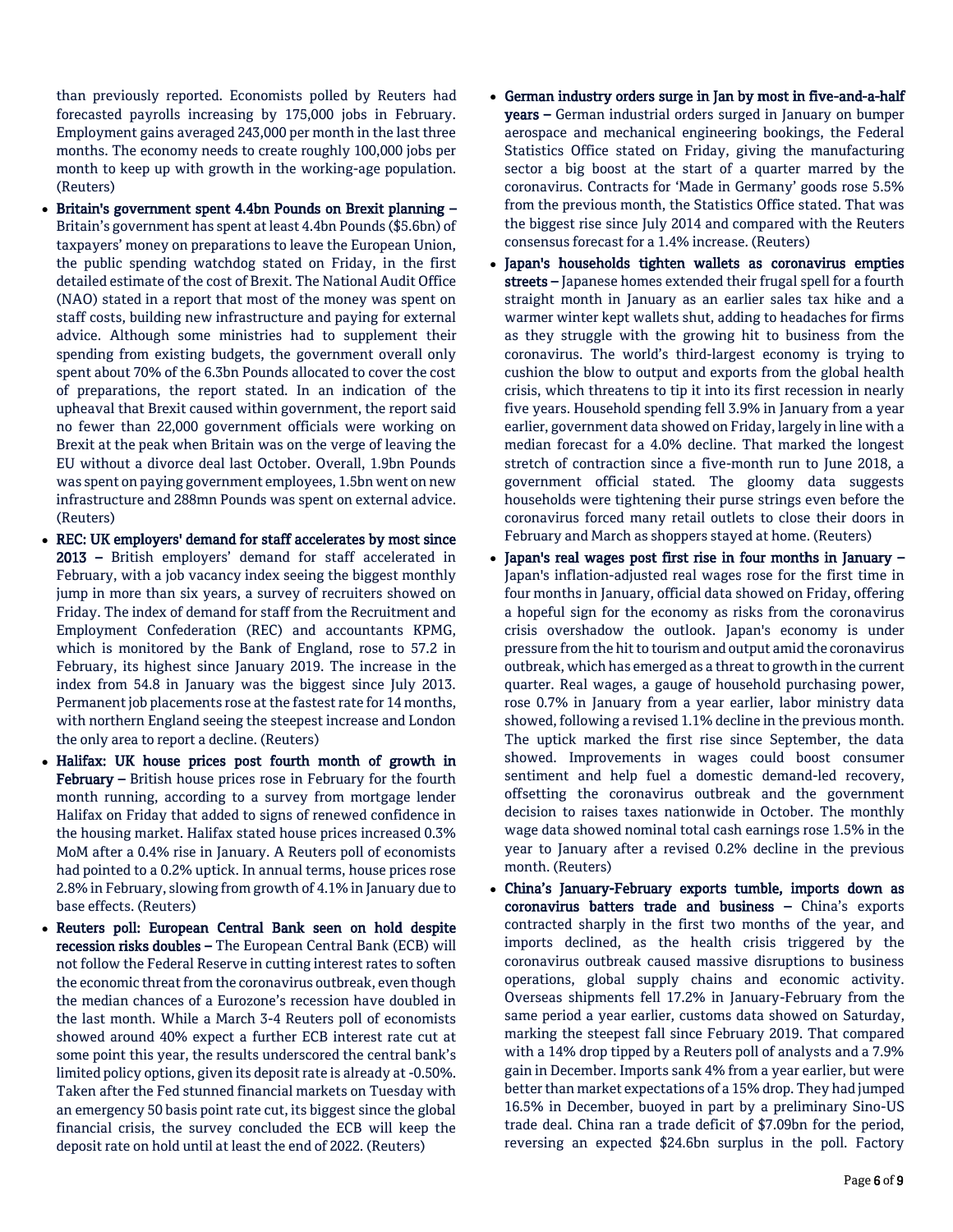activity contracted at the fastest pace ever in February, even worse than during the global financial crisis, an official manufacturing gauge showed last weekend, with a sharp slump in new orders. A private survey highlighted similarly dire conditions. China's trade surplus with the US for the first two months of the year stood at \$25.37bn, Reuters calculation based on Chinese customs data showed, much narrower than a surplus of \$42.16bn in the same period last year. (Reuters)

- China's February forex reserves fall to \$3.107tn China's foreign exchange reserves fell less than expected in February as the Yuan weakened on fears over the fast spreading coronavirus epidemic and its severe impact on economic activity. The country's foreign exchange reserves - the world's largest - fell \$8.779bn in February to \$3.107tn, central bank data showed on Saturday. Economists polled by Reuters had expected reserves would fall by \$15.497bn to \$3.100tn, likely due to fluctuations in global exchange rates and the prices of foreign bonds that China holds. Strict capital controls have helped China keep outflows under control over the past year despite a trade war with the US and weakening economic growth at home. The value of China's gold reserves rose to \$100.85bn at the end of February from \$99.24bn at the end-January. (Reuters)
- China says consumer sales steadying after virus hit, trade still tough – The coronavirus outbreak has hit global demand, but its impact on China's foreign trade is only temporary, the Commerce Ministry stated on Thursday, adding that authorities would roll out more targeted support measures to stabilize supply chains. The epidemic, which has killed more than 3,000 people and infected more than 80,000 in mainland China, has triggered a record contraction in the country's vast manufacturing sector, with firms slashing output and losing orders. The virus has limited employees' movements, caused blockages in international logistics and reduced global trade, especially of intermediate goods, Li Xingqian said, director of the foreign trade department at the commerce ministry in a media briefing. However, sales in China's consumer market stabilized in late February as people gradually returned to work after efforts to curb the outbreak had succeeded in some places, Wang Bin, another commerce ministry official, said at the same briefing. (Reuters)

# Regional

- OPEC's pact with Russia falls apart, sending oil into tailspin  $-A$ three-year pact between OPEC and Russia ended in acrimony after Moscow refused to support deeper oil cuts to cope with the outbreak of coronavirus and OPEC responded by removing all limits on its own production. Oil prices plunged 10% as the development revived fears of a 2014 price crash, when Saudi Arabia and Russia fought for market share with US shale oil producers, which have never participated in output limiting pacts. Brent has lost about a third of its value this year, tumbling towards \$45 a barrel, its lowest since 2017, putting oil-dependent nations and many oil firms under heavy strain as the global economy reels due to the virus outbreak, which has dampened business activity and stopped people traveling. "From April 1 neither OPEC nor non-OPEC has restrictions," Russian Energy Minister, Alexander Novak told reporters. (Reuters)
- Saudi Arabia slashes April crude oil prices after OPEC's supply pact collapsed – Saudi Arabia slashed its official selling price

(OSP) for April for all its crude grades to all destinations, after OPEC's oil supply cut pact with Russia fell apart on Friday, sending oil into a tailspin. Saudi Aramco has set its Arab light crude oil to Asia for April at a discount of \$3.10 to the Oman/Dubai average, down \$6 a barrel from March, the company stated. It cut the April OSP of its Arab light crude oil to the United States to a discount of \$3.75 per barrel versus ASCI, down \$7 a barrel from March. Saudi Aramco lowered its OSP for Arab light crude oil to Northwestern Europe to a discount of \$10.25 per barrel to Ice Brent, down \$8 a barrel. A three-year pact between OPEC and Russia ended in acrimony on Friday after Moscow refused to support deeper oil cuts to cope with the outbreak of coronavirus and OPEC responded by removing all limits on its own production. (Reuters)

- Saudi Arabia's listed banks' assets rise by SR261.5bn in 2019 Total assets of banks listed on the Saudi Stock Exchange (Tadawul) grew by SR261.5bn or 11.98% YoY during 2019, according to data compiled by Mubasher. Assets of 11 Saudi banks totaled SR2.445tn last year, compared to SR2.184tn in 2018. The National Commercial Bank (NCB) accounted for 20.7% of total assets of Saudi Arabian listed banks, registering SR507.26bn, up by SR55.09bn YoY in 2019. Al Rajhi Bank came in the second place with a total of SR384.09bn, rising by SR20.06bn or 5.5% from 2018. Over the course of 2019, the Saudi British Bank (SABB) reported the highest asset growth rate of 52% or SR90.8bn. On the other hand, Bank Albilad and Bank Aljazira posted the lowest asset size of SR86.08bn and SR86.54bn, respectively. Investments of Saudi listed banks rose by SR97.68bn or 22.2% to SR537.5bn last year, compared to SR439.85bn in 2018. NCB topped banks in terms of investments with SR134.08bn, followed by Al Rajhi Bank and Bank Aljazira with SR46.84bn and SR27.6bn, respectively. Meanwhile, SABB posted the highest growth investment rate of 75%, followed by Bank Albilad and Arab National Bank with 69.9% and 36.6%, in that order. (Zawya)
- Uzbekistan signs \$2bn of energy deals with Saudi Arabia's ACWA Power - Uzbekistan's Energy Ministry stated that it has signed \$2bn worth three agreements with Saudi Arabia's ACWA Power to boost power generation in the Central Asian nation. A 25-year agreement was reached for development, construction and operation of a 1,500 megawatt combined-cycle gas turbine power plant; Uzbekistan's power grid will buy electricity worth \$1.2bn from the facility. ACWA Power will build a wind-power plant to generate 500-1,000 megawatts of electricity in Uzbekistan; project estimated to cost \$0.55bn-\$1.1bn. Uzbek Energy Ministry and ACWA Power also signed memorandum of understanding for development of training center to enhance technical skills of local students. (Bloomberg)
- Moody's: UAE's bank guidelines to soften coronavirus' economic effects – Central Bank of the UAE's (CBUAE) new guidelines to banks to mitigate coronavirus risk will support the economy amid outbreak, however, will diminish transparency, ratings agency Moody's has revealed. On March 1, the CBUAE advised banks and finance companies to implement measures to mitigate the economic effects of the global coronavirus outbreak. The measures include re-scheduling loan contracts, temporary deferrals on monthly loan payments, and reducing fees and commissions for affected customers. "The guidance will support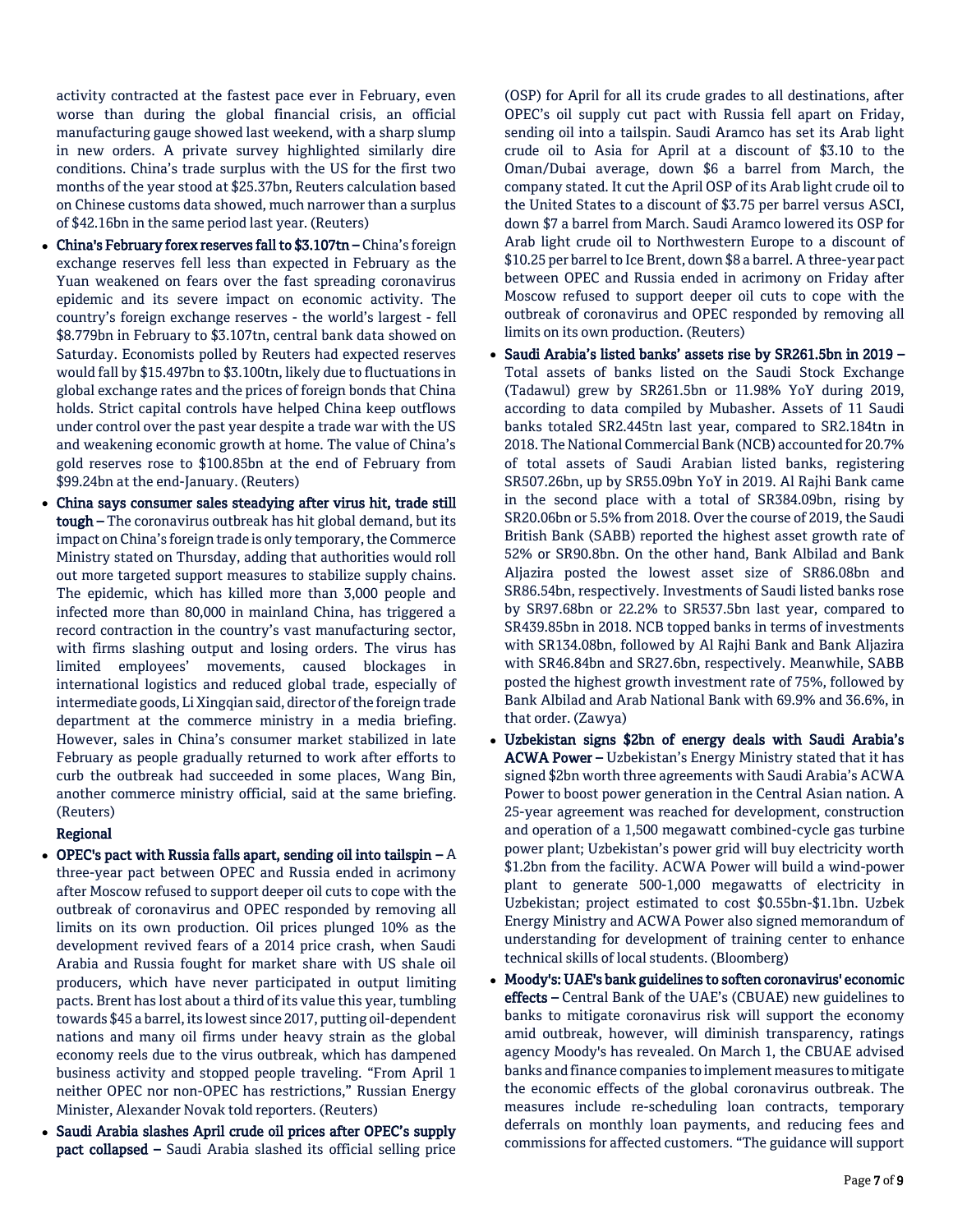the economy amid the coronavirus outbreak and contain contingent liability risk for the government by preventing potential liquidity challenges from turning into solvency issues for some UAE private sector and government-related entities. For banks, however, the guidance is credit negative because it will lower system wide transparency of banks' asset quality if sustained over the long term," AVP-Analyst at Moody's investor's service, Mik Kabeya said. (Zawya)

- Mubadala, OMV negotiating the acquisition of an additional 39% share in Borealis – OMV and Mubadala are currently negotiating the acquisition of an additional 39% share in Borealis by OMV for a purchase price of \$4.68bn, OMV stated, confirming a report by Austrian newspaper Der Standard. OMV already owns 36% of the company, with the remainder held by Abu Dhabi state investor Mubadala. The newspaper reported the transaction is on the agenda for a supervisory board meeting that would have to sign off the purchase. "The supervisory board of OMV has not finally deliberated and decided on the potential transaction. It is expected that a respective decision is made as soon as possible," OMV stated. The Austrian company has been shifting the focus of its refinery division to aviation fuel and petrochemicals, banking on an increasing appetite for air travel and plastic products. It has also made expanding in the Middle East a priority. (Reuters)
- Abu Dhabi Development Holding Company and Egypt sovereign wealth fund seek Banque du Caire stake – Abu Dhabi Development Holding Company (ADDH) and Egypt's sovereign wealth fund are seeking to buy a combined stake in Banque du Caire as part of the state-owned lender's initial public offering (IPO), according to sources. The Egyptian fund's CEO, Ayman Soliman, earlier said it was in talks with Banque du Caire with a view to becoming a strategic investor in the IPO. He did not give the name of the international firm also involved, but said an agreement may be reached by the end of March. ADDH, which was established in 2018 as a public joint stock company, holds a portfolio of state-owned enterprises spanning utilities to health care. Egypt and the UAE last year agreed a \$20bn investment platform to put money into a range of sectors and assets. Egypt's sovereign fund and ADDH are set to run it. Banque du Caire wants to raise \$500mn by offering a stake of 20%-30% in the IPO that will take place by mid-April, Chairman, Tarek Fayed said. Anchor investors will be offered part of that stake, with a cap of about 5% each of the total ownership, he said. The bank is in discussions with regional and foreign financial institutions and funds for the sale, Fayed said, declining to identify any of them. Banque du Caire is owned by Banque Misr, but run by an independent board. (Bloomberg)
- Moody's: Robust economic growth to support Kuwaiti banks -The outlook for Kuwait's banking system remains 'Stable' as robust economic growth will support credit conditions, Moody's Investors Service (Moody's) stated. While high lending concentration to single borrowers and to the volatile real-estate sector pose substantial risks to the country's banks, these are mitigated by very large loan-loss reserves, robust capital and sound liquidity, it stated in a report. "Non-oil GDP growth will remain strong, supporting banks' business-generation," VP-Senior Credit Officer at Moody's, Nitish Bhojnagarwala said. High lending concentration to single borrowers and to the

volatile real-estate sector poses substantial risks to Kuwait's banks, but these are mitigated by very large loan-loss reserves, robust capital and sound liquidity. Moody's expects non-oil GDP growth to remain strong, picking up to around 3% this year from 2.5% in 2019. The government remains committed to its national development plan and its many projects will drive annual credit growth to around 5% over our outlook period. Domestic credit growth is likely to remain around 5% in 2020 against an inflation forecast of around 3%, largely driven by retail (consumer and household) loans. Corporate credit growth will remain a little lower, however, the hydrocarbon (crude oil and gas), construction and contracting sectors will continue to be areas of credit growth. While loan quality is expected to deteriorate slightly, it will remain sound, according to Moody's. However, problem loans will gradually rise to around 2% of gross loans in 2020 from 1.6% in 2018, due to delinquencies at some banks' foreign subsidiaries. In Kuwait itself, credit conditions will remain sound. However, concentration of credit and exposure to volatile real estate and equity markets remain as vulnerabilities. Personal loans extended for the purchase of securities, and loans to Kuwaiti investment companies are also vulnerable, the report noted. Loans to these vulnerable segments (including real estate) made up a third of the sector-wide domestic loan book as of September 2019, it stated. (Zawya)

- Moody's cuts Oman's rating by a notch to 'Ba2' Moody's downgraded Oman's credit rating deeper into junk territory citing the Arab country's lower fiscal strength, evident in its higher government debt and weaker debt affordability metrics than the ratings agency expected. Moody's cut Oman's rating here to 'Ba2' from 'Ba1' and changed the outlook to 'Stable'. On February 23, Oman's Sultan Haitham bin Tariq Al-Said said the government would work to reduce public debt and restructure public institutions and companies to bolster the economy. The small oil producing country has relied heavily on debt to offset a widening deficit caused by lower crude prices. Moody's stated that last March it expected Oman's government debt to peak under 60% of GDP by 2021, but the level was nearly reached already in 2019. "Taking into account some, gradual, fiscal consolidation, Moody's now expects (Oman's) government debt to stabilize at around 67% of GDP in the next few years, contributing to a weaker fiscal strength assessment," the ratings agency stated. Moody's also stated that Oman's debt will continue to increase in the next two years, despite expectation that the government will begin implementing a significant medium-term fiscal adjustment program in the next few months. 'Stable' outlook reflects the agency's assessment that Oman's credit metrics are resilient to moderately negative fiscal and oil price shocks at the 'Ba2' rating level, Moody's added. (Reuters)
- Central Bank of Bahrain urges banks to ease debt terms, fees due to coronavirus – Central Bank of Bahrain (CBB) on Thursday urged banks and financing companies to consider re-scheduling or granting deferrals on credit installments in light of the coronavirus outbreak, according to a circular seen by Reuters. It also urged the financial institutions to reduce profit and interest rates, fees and commissions or other measures for customers affected by the outbreak, the central bank stated in the circular. (Reuters)